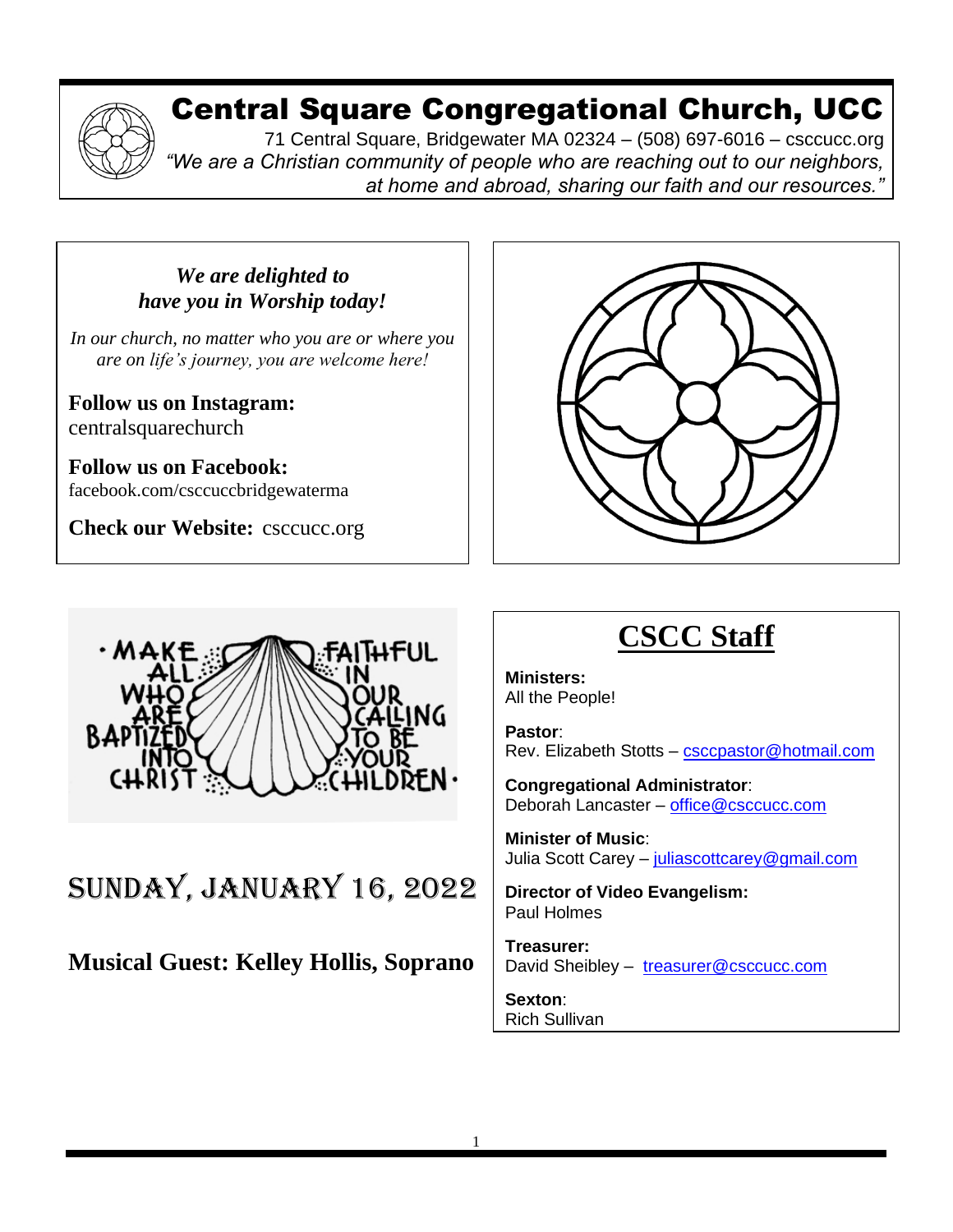**Prelude:** *"Etude in D Major"* H Leslie Adams

#### **Welcome & Announcements**

| Introit: | "Etude in C Major" | H Leslie Adams |
|----------|--------------------|----------------|
|----------|--------------------|----------------|

**Call to Worship** *(inspired by Isaiah 42:1-9, Mark 1:9-11, Matthew 3:13-17, Luke 3:21-23)*

Today we celebrate a special baptism; the baptism of Jesus of Nazareth. God says: Look! See my chosen servant, the One in whom I utterly delight; I have placed my Spirit on him, he will bring true justice to the nations. When Jesus was baptized, the heavens opened up, and Spirit came down like a dove; and there was a voice from heaven saying: "This is my dearly loved Son, with whom I am delighted." The joy of the Lord be with you all.

#### **Opening Prayer** *(inspired by Psalm 42, Psalm 78, Psalm 104)*

A drop of water. Insignificant in isolation. When dropped in a pool, The ripples move out into infinity The water is changed, By one drop of water.

A drop is falling Now Into the pool of our spirit. The water begins to ripple...

Holy God, as we consider the magnitude of a drop of water to touch and change the pool, may we hear the power of your touch in our lives, the potential for our lives to touch others.

God, you split rocks in the wilderness, and gave your people abundant drink, as from the deep. Come to us, God. Give us that abundant water.

You made streams come out of the rock, and caused waters to flow down like rivers. Come to us, God.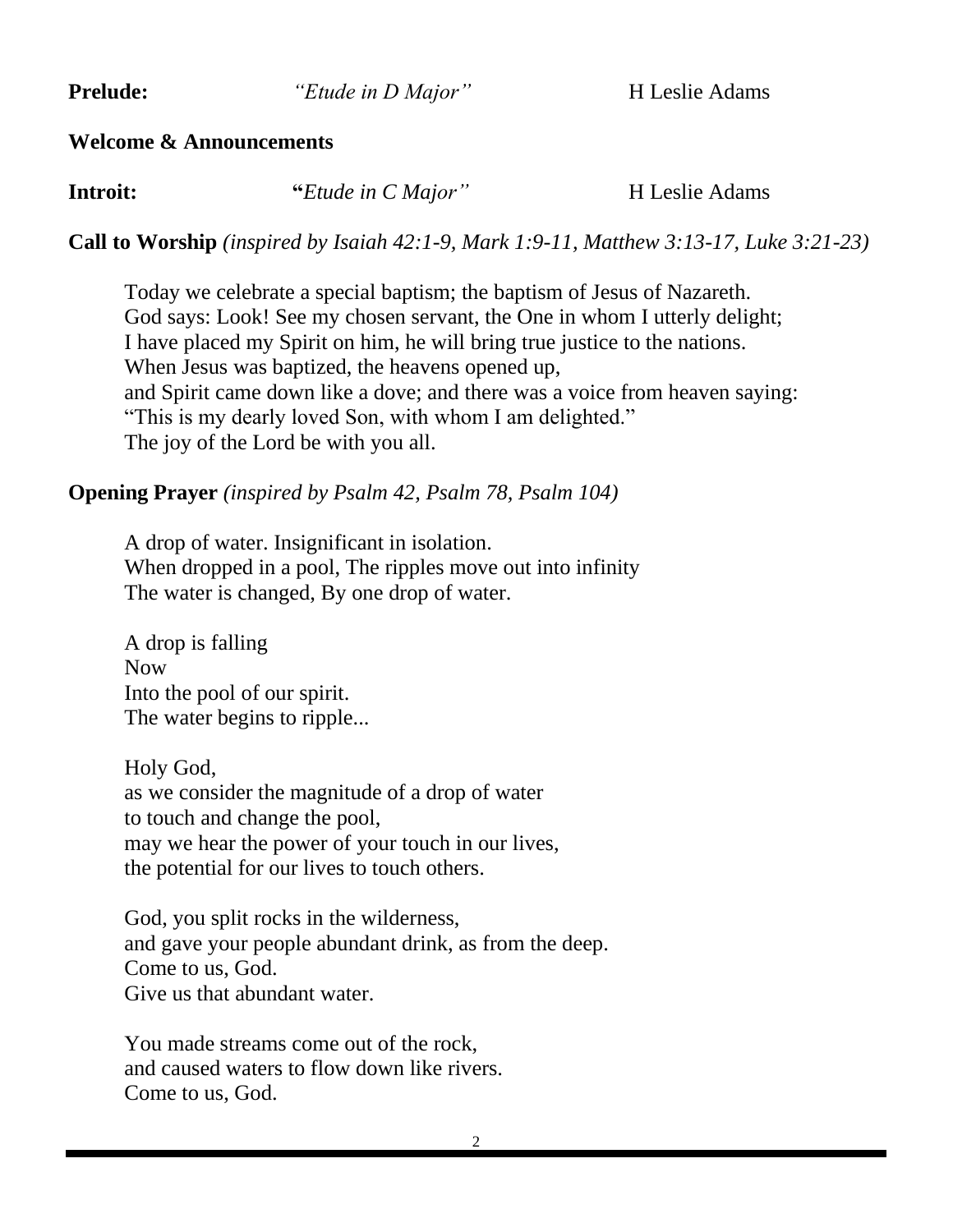Send the waters down upon us.

You turned the desert into pools of water, the parched land into springs of water. Come to us, God. Create springs in the parched desert of our hearts.

As a deer longs for flowing streams, so my soul longs for you, O God. My soul thirsts for God, for the living God. Come to us, God, and fill our longing.

**Opening Music:** Hymn #168 *- "O Radiant Christ, Incarnate Word"*

#### **Moment for All Ages**

#### **Celebration of Baptism**

## **Presentation of Candidate –** Rowan Randall Phillipe **Statement of Purpose**

**Gift of Scripture: Mark 10:13-16**

*<sup>13</sup>People were bringing little children to him in order that he might touch them; and the disciples spoke sternly to them. <sup>14</sup>But when Jesus saw this, he was indignant and said to them, "Let the little children come to me; do not stop them; for it is to such as these that the kingdom of God belongs. <sup>15</sup>Truly I tell you, whoever does not receive the kingdom of God as a little child will never enter it." <sup>16</sup>And he took them up in his arms, laid his hands on them, and blessed them.*

## **Profession of Faith/Promises/Vows**

#### **Congregation**

*Jesus calls us to make disciples of all nations and to offer them the gift of grace in baptism. Members of Central Square Congregational Church, United Church of Christ, do you, who witness and celebrate this sacrament, promise your love, support, and care to the one about to be baptized, as they live and grow in Christ? If so please say, we promise our love, support, and care.*

**Prayer of Thanksgiving and the Pouring of Water The Ritual of Baptism Lighting a Candle & Presentation of a Blanket Declaration Blessing**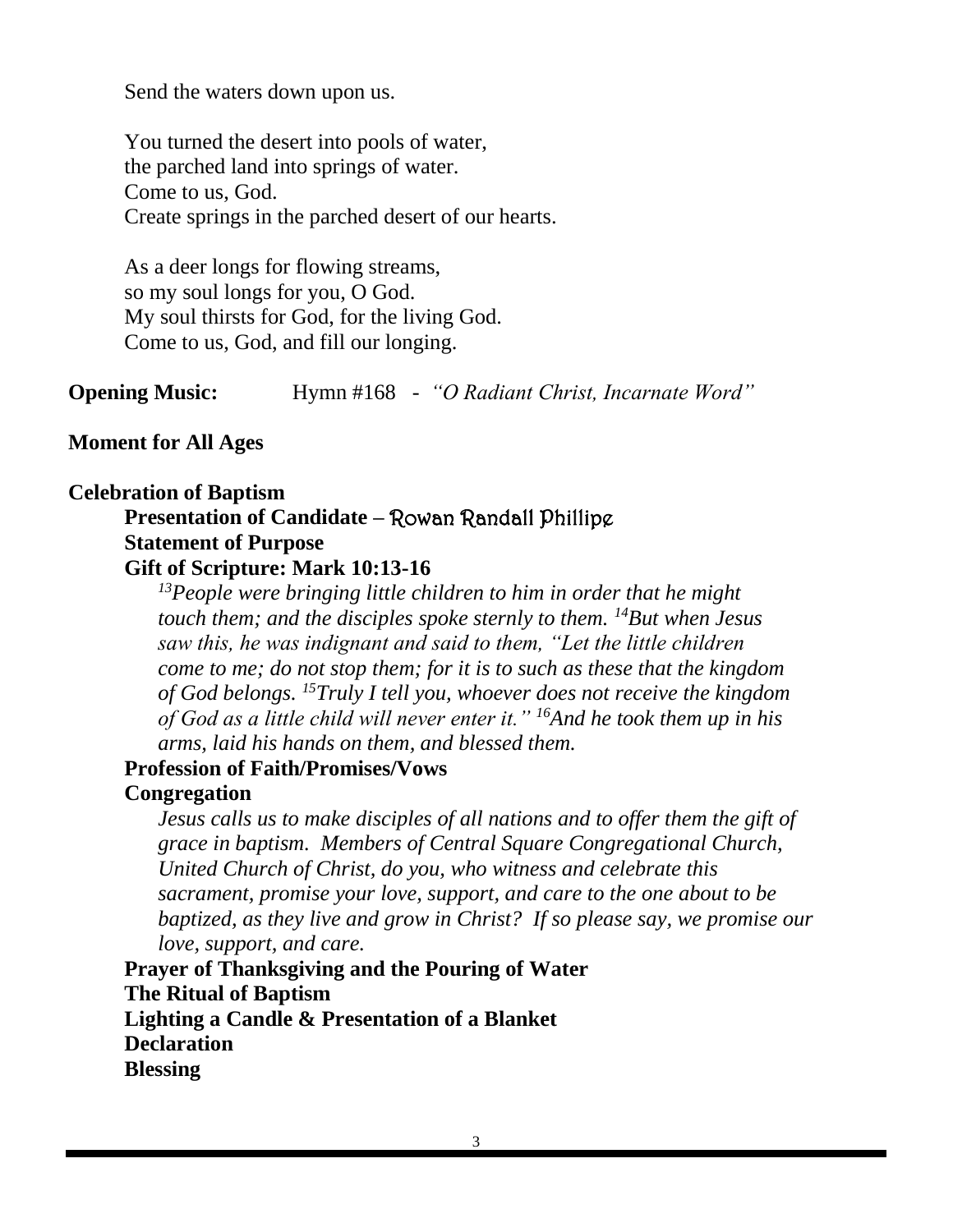#### **Hebrew Bible Reading: Isaiah 43:1-7**

*But now thus says the Lord, he who created you, O Jacob, he who formed you, O Israel: Do not fear, for I have redeemed you; I have called you by name, you are mine. <sup>2</sup>When you pass through the waters, I will be with you; and through the rivers, they shall not overwhelm you; when you walk through fire you shall not be burned, and the flame shall not consume you. <sup>3</sup>For I am the Lord your God, the Holy One of Israel, your Savior. I give Egypt as your ransom, Ethiopia and Seba in exchange for you. <sup>4</sup>Because you are precious in my sight, and honored, and I love you, I give people in return for you, nations in exchange for your life. <sup>5</sup>Do not fear, for I am with you; I will bring your offspring from the east, and from the west I will gather you; <sup>6</sup> I will say to the north, "Give them up," and to the south, "Do not withhold; bring my sons from far away and my daughters from the end of the earth— <sup>7</sup> everyone who is called by my name, whom I created for my glory, whom I formed and made."*

#### **Gospel Reading: Luke 3:15-22**

*<sup>15</sup>As the people were filled with expectation, and all were questioning in their hearts concerning John, whether he might be the Messiah, <sup>16</sup>John answered all of them by saying, "I baptize you with water; but one who is more powerful than I is coming; I am not worthy to untie the thong of his sandals. He will baptize you with the Holy Spirit and fire. <sup>17</sup>His winnowing fork is in his hand, to clear his threshing floor and to gather the wheat into his granary; but the chaff he will burn with unquenchable fire." <sup>18</sup>So, with many other exhortations, he proclaimed the good news to the people. <sup>19</sup>But Herod the ruler, who had been rebuked by him because of Herodias, his brother's wife, and because of all the evil things that Herod had done, <sup>20</sup>added to them all by shutting up John in prison. <sup>21</sup>Now when all the people were baptized, and when Jesus also had been baptized and was praying, the heaven was opened, <sup>22</sup>and the Holy Spirit descended upon him in bodily form like a dove. And a voice came from heaven, "You are my Son, the Beloved; with you I am well pleased."*

#### **Sermon**

**Musical Meditation:** *"The Lord's Prayer"* Albert Malotte

**Prayer for All People**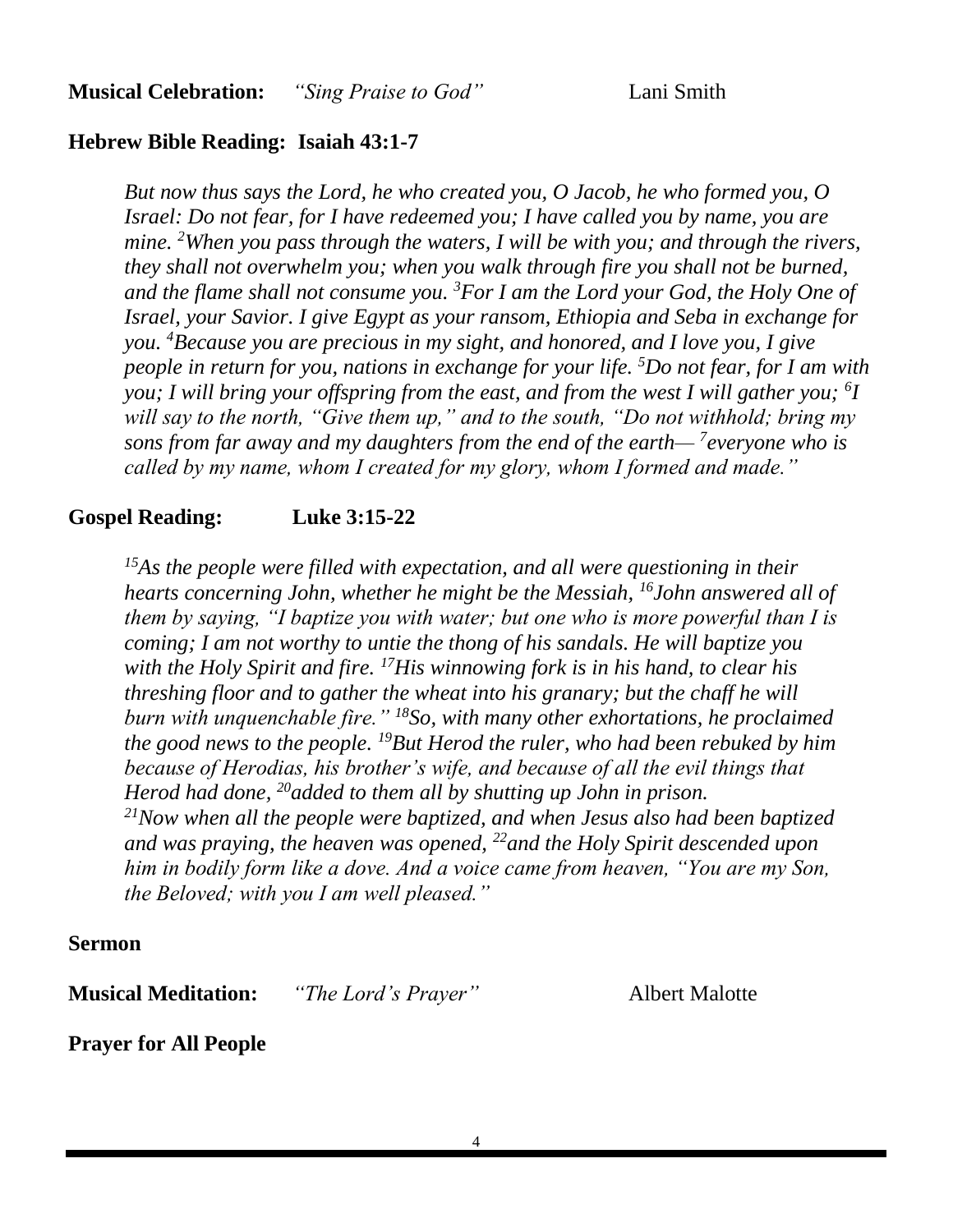**The Lord's Prayer** *(Please use the woring that is most meaningful for you.)*

*Our Father, who art in heaven, hallowed be thy name. Thy Kingdom come, thy will be done, on earth as it is in heaven. Give us this day our daily bread and forgive us our sins, as we forgive those who sin against us. And lead us not into temptation, but deliver us from evil. For thine is the kingdom, the power and the glory forever. Amen.*

| <b>Closing Music:</b> | "We Shall Overcome" | <b>Charles Tindley</b> |
|-----------------------|---------------------|------------------------|
| <b>Benediction</b>    |                     |                        |

**Postlude:** "*Lift Every Voice and Sing*" J. Rosamond Johnson

*Do you need a meal, a call, spiritual care, or even just a prayer? Contact the Office, a Deacon, or a member of our Care Team.*

\_\_\_\_\_\_\_\_\_\_\_\_\_\_\_\_\_\_\_\_\_\_\_\_\_\_\_\_\_\_\_\_\_\_\_\_\_\_\_\_\_\_\_\_\_\_\_\_\_\_\_\_\_\_\_\_\_\_\_\_\_\_\_\_\_

To contact Rev. Beth, call the church office at 508-697-6016 or email her at [csccpastor@hotmail.com.](mailto:csccpastor@hotmail.com)

### **CSCC Deacons**

Deb Sorgman – [debsorgman@gmail.com](mailto:debsorgman@gmail.com) Jae Stotts – [jaestotts@gmail.com](mailto:jaestotts@gmail.com)

#### **CSCC Care Team**

[centralsquarecareteam@gmail.com](mailto:CentralSquareCareTeam@gmail.com)

Carol Chaffee Phoebe Hogg Bev Mitchell John Scott Rev. Beth Stotts

## **\*Supporting Our Ministry\***

During this time, we encourage you to continue your support of CSCC, to the degree you are able. Offerings can be made in any of the following ways: \* Checks can be mailed to the church (71 Central Square, Bridgewater, MA 02324) \* Bill-pay through your bank can be set up for one-time or recurring payments \* Payments can be made via the Paypal link at the top of our website home page (www.csccucc.org).

If you have any questions, you can email the Treasurer directly and confidentially at [treasurer@csccucc.com](mailto:treasurer@csccucc.com) or call the church office at 508-697-6016.